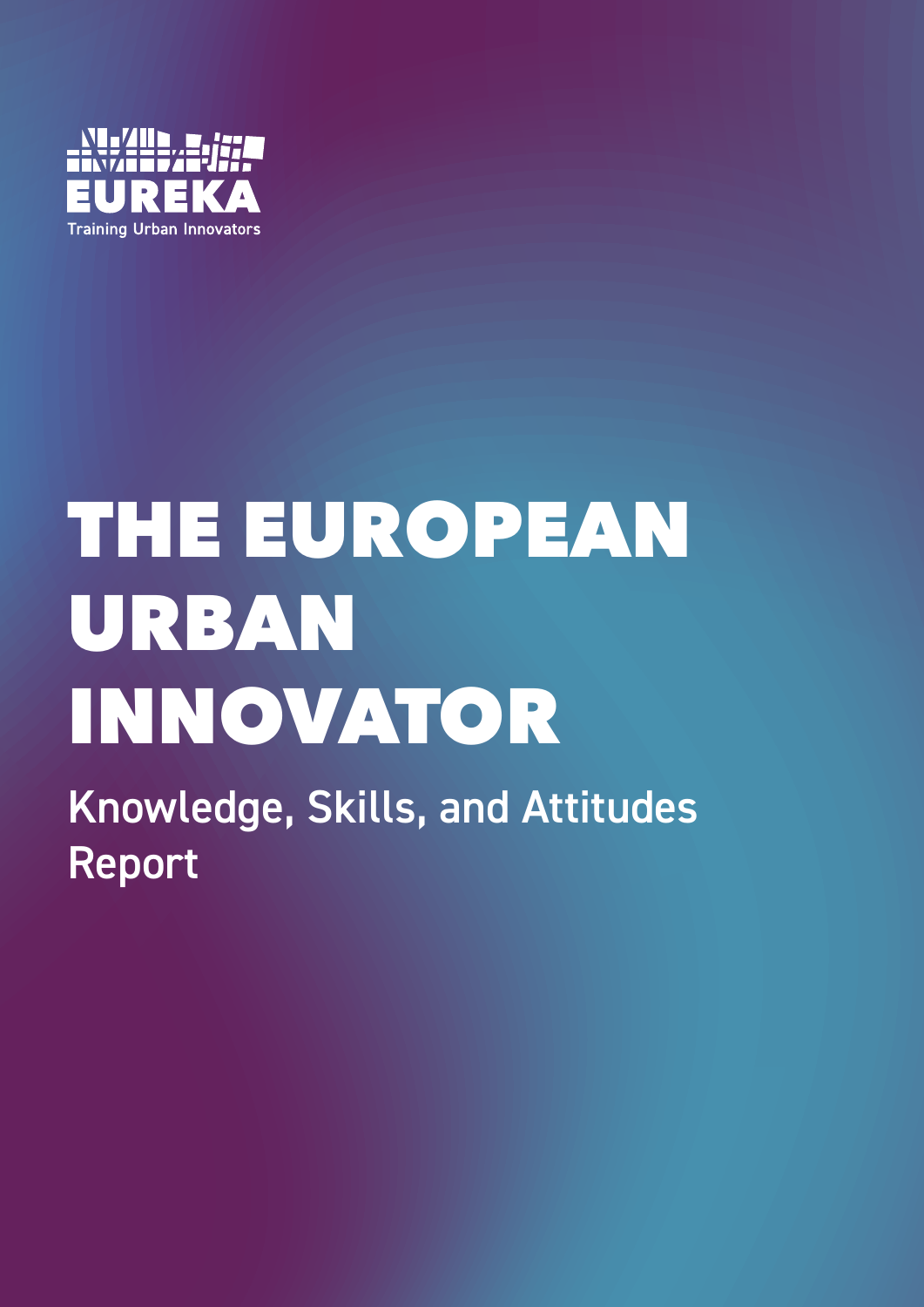#### **2** *// THE EUROPEAN URBAN INNOVATOR* **3**

**Work package:** WP2 - Needs analysis of the selected target group **Type: Preparation Dissemination level:** Public **Version:** 1 **Delivery date:** 15th October 2021 **Partner:** P1. IUAV University of Venice; P2. Melting Pro Learning **Country:** Italy **Keywords:** Urban Innovator; Urban Regenerator;

Urban Manager; Job profile; Competencies and skills; Market scenario; Training needs; Urban Development; Grassroots Cultural Sector

**Abstract:** The following report results from the research activities carried out within the WP2 Needs analysis of the selected target group - Task 2.2 - Defining the knowledge, attitudes, and skills needed by the job market for the Urban Innovators of tomorrow.

It offers an overview of the main common elements that emerged from the comparison of the reports elaborated at national level by the Italian, Spanish, Romanian and Dutch clusters, and at transnational level by Trans Europe Halles, focusing on the following aspects:

- The profile of the Urban Innovator;
- The state of the current job market for Urban Innovators;
- The existing training offer and training needs for Urban Innovators.

#### **Authors EU report:**

Adriano Cancellieri - IUAV University of Venice Federica Pesce - Melting Pro Learning Federica Taeko Centra - Melting Pro Learning

- **1 Introduction**
- **2 The Urban Innovator**
	- **2.1 The term Urban In**
	- **2.2 Skills and attitude**
- **3 Current state of national jo Innovators**
- **Educational markets and training**

#### **Authors of the national research:**

#### *Italy*

Adriano Cancellieri - IUAV University of Venice Francesco Campagnari - IUAV University of Venice Mattia Forni - Lama Social Agency Olga Patroni - Melting Pro Learning Federica Pesce - Melting Pro Learning Federica Taeko Centra - Melting Pro Learning Alessandra Zagli - Lama Social Agency

#### *Spain*

Nerea Aranbarri Kortabarria - University of Deusto Karim Asry - Espacio Open Nerea Díaz - Espacio Open Geana de Miranda Leschko - University of Deusto Fernando Villatoro - University of Deusto

#### *Romania*

Alexandru Dragan - West University of Timisoara Andreea Lager -Tako - Ambasada Alexandra Marian-Potra - West University of Timisoara Marius Matichescu - West University of Timisoara Nicolae Popa - West University of Timisoara Floriana Ștefan - Primaria Municipiului Timișoara

#### *The Netherlands*

Sharona Ceha - Amsterdam University of Applied Sciences Karin de Nijs - Amsterdam University of Applied Sciences

#### *Sweden*

Natalia Pierzchawka - Trans Europe Halles Burak Sayin - Trans Europe Halles

#### Photo credits:

Rob van Dalen: page 15, P60 - The Netherlands. Graphics: Lénaïg Tandé - Trans Europe Halles Proofreading: Clara Pope

### TABLE OF CONTENTS

|                     | 6  |
|---------------------|----|
| novator             | 8  |
| S                   | 12 |
| b markets for Urban | 15 |
| aining needs        | 21 |

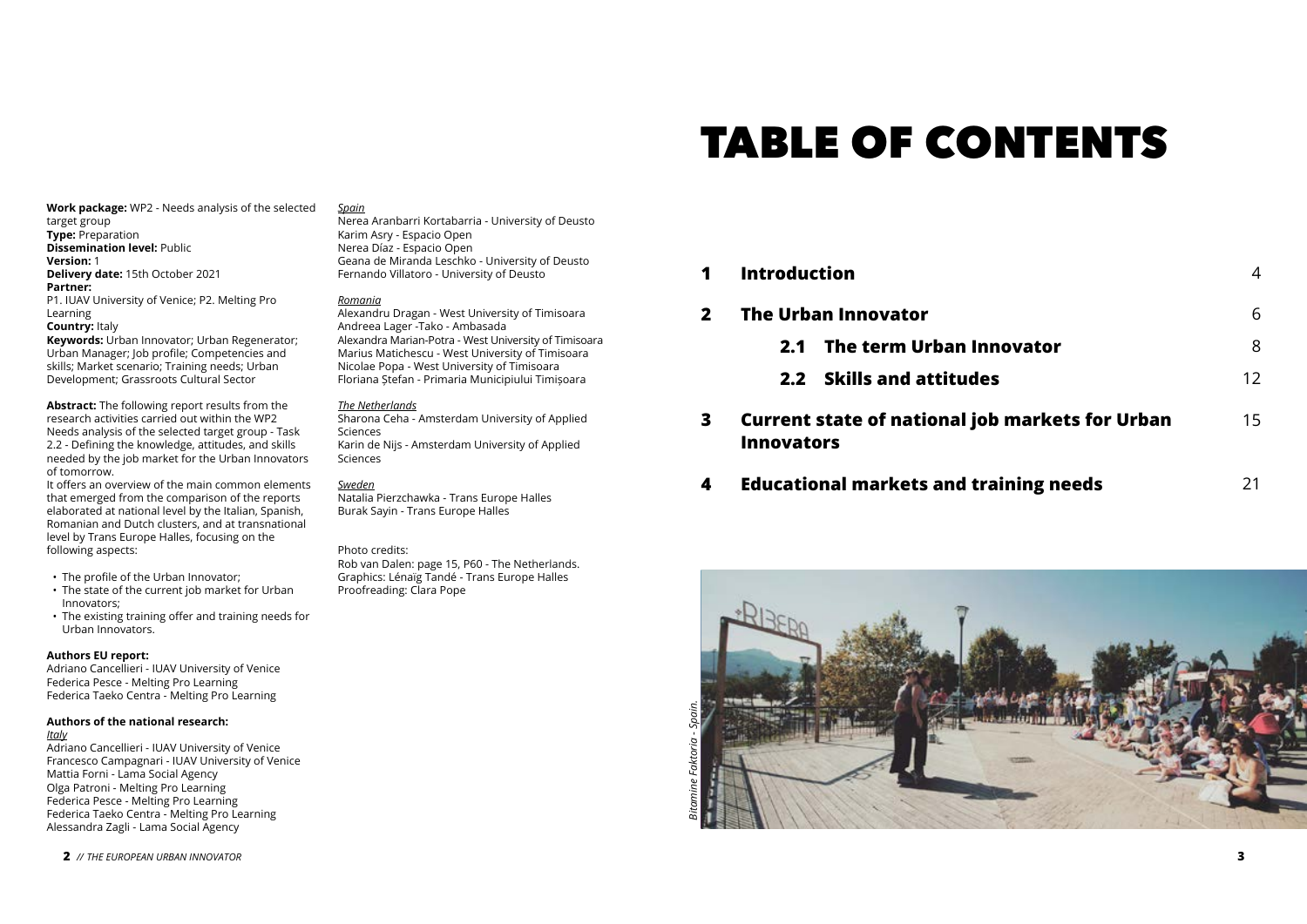## 1 Introduction

The following report is based on the Europeanwide research carried out from April to September 2021 within *EUREKA - European Urban REgenerators Knowledge Alliance* **(621709-EPP-1-2020-1-IT-EPPKA2-KA)**, a three-year European funded project under the Erasmus Plus Knowledge Alliance framework. EUREKA involves 11 organisations from five EU countries<sup>1</sup> working together to create a new joint **multidisciplinary curriculum** leading to the definition of the Urban Innovator (UI) profile for the public and private sector. The project aims to create a mutually supportive network of academics, practitioners, students, public administration representatives and entrepreneurs interested in sharing knowledge and practices in urban regeneration based on social innovation.

The purpose of this research is to identify gaps in skills and competencies in the urban regeneration sector to design an innovative international master curriculum able to overcome mismatches between the job market and professional needs.

To this end, the investigation was conducted on a national basis in Italy, Romania, the Netherlands and Spain, by partners grouped in national clusters – each composed of one university and one sectoral organisation. In addition, the involvement of the EU network Trans Europe Halles (TEH) allowed data gathering both at the national level (Sweden) and at the European level. The analysis considered three main aspects concerning the Urban Innovator profile, namely:

- **• The professional profile in terms of skills and attitudes**
- **• The job market scenario**
- **• The training offer**

The approach to the research was mainly qualitative, using a variety of investigative tools, chosen according to the specific aim and target group. These included:

- **• Surveys:** Online questionnaires addressed to students and professionals, investigating the skills and competencies required by the job market. A total of 339 respondents (169 students and 170 practitioners) filled in the questionnaire.
- **• Focus Groups:** Online and face-to-face focus groups, involving academic experts and professionals and representatives from the third sector, from companies and from public administration. 10 focus groups were organised around Europe, targeting 88 experts.
- **• One-to-one Interviews:** In-depth Interviews with 8 experts from the sector.
- **• Job observation:** Direct observation or interview targeting 11 practitioners.

The following table gives an at-a-glance overview of the indicators of the research activities at a national and European level.

#### **Table 1. Impact of the EUREKA research**

For more information about each country please refer to the appendix of this report, in which national cluster results are reported in detail.

**• Desk Research on Linkedin:** Analysis of 39 open job positions around Europe. **• Desk Research on the training offer:** Analysis of 49 master's degree courses and 34 other informal/non-formal<sup>2</sup> courses related to urban regeneration.

| <b>TYPE OF</b><br><b>RESEARCH</b><br><b>ACTIVITY</b>        | EU<br>Indicators | Female         | Male           | Prefer<br>not to<br>say | <b>ITA</b> | <b>ES</b>      | <b>RO</b>               | <b>NL</b>               | <b>TEH</b><br>(SE/EU) |
|-------------------------------------------------------------|------------------|----------------|----------------|-------------------------|------------|----------------|-------------------------|-------------------------|-----------------------|
| <b>SURVEY</b><br><b>STUDENTS</b>                            | 169              | 101            | 65             | $\mathsf{3}$            | 53         | 32             | 65                      | 19                      | $\prime$              |
| <b>SURVEY</b><br><b>PRACTITIONERS</b>                       | 170              | 91             | 76             | $\overline{3}$          | 44         | 40             | 38                      | 34                      | 14                    |
| <b>FOCUS GROUPS</b><br>(n. focus groups/n.<br>participants) | 10/88            | 43             | 45             | $\overline{I}$          | 2/27       | 2/13           | 2/16                    | 2/19                    | 2/13                  |
| <b>INTERVIEWS</b>                                           | 8                | 2              | 6              | $\overline{I}$          | 3          | $\overline{2}$ | $\overline{\mathbf{3}}$ | $\prime$                | $\prime$              |
| <b>JOB</b><br><b>OBSERVATIONS</b>                           | 11               | $\overline{4}$ | $\overline{7}$ | $\prime$                | 4          | $\overline{2}$ | $\overline{\mathbf{3}}$ | $\overline{\mathbf{2}}$ | $\prime$              |
| <b>OPEN JOB</b><br><b>POSITION</b><br><b>ANALYSED</b>       | 39               | $\prime$       | $\prime$       | $\prime$                | 10         | 10             | $\prime$                | 10                      | 9                     |
| <b>MASTER COURSES</b><br><b>ANALYSED</b>                    | 49               | $\prime$       | $\prime$       | $\prime$                | 8          | 12             | 11                      | 8                       | 10                    |
| <b>OTHER COURSES</b><br><b>ANALYSED</b>                     | 34               | $\prime$       | $\prime$       | $\prime$                | 12         | 10             | $\prime$                | 12                      | $\prime$              |

**<sup>4</sup>** *// THE EUROPEAN URBAN INNOVATOR* **5**

 *<sup>1</sup> Università Iuav di Venezia (Lead partner, IT), Melting Pro (IT), Lama Agenzia (IT), Universidad de Deusto (ES), Espazio Open Bilbao (ES),Trans Europe Halles (SE), Municipiul Timisoara (RO), Universitatea de Vest Din Timisoara (RO), Asociatia Casa Plai (RO), Stichting P60 (NL) and Hogeschool van Amsterdam (NL)*

*<sup>2</sup> Following the definition given by the council of Europe, "non-formal education" refers to planned, structured programmes and processes of personal and social education for young people outside the formal education curriculum that are designed to improve a range of skills and competencies. "Informal education" refers to a lifelong learning process whereby each individual acquires attitudes, values, skills and knowledge from the educational influences and resources in his or her own environment and from daily experience.*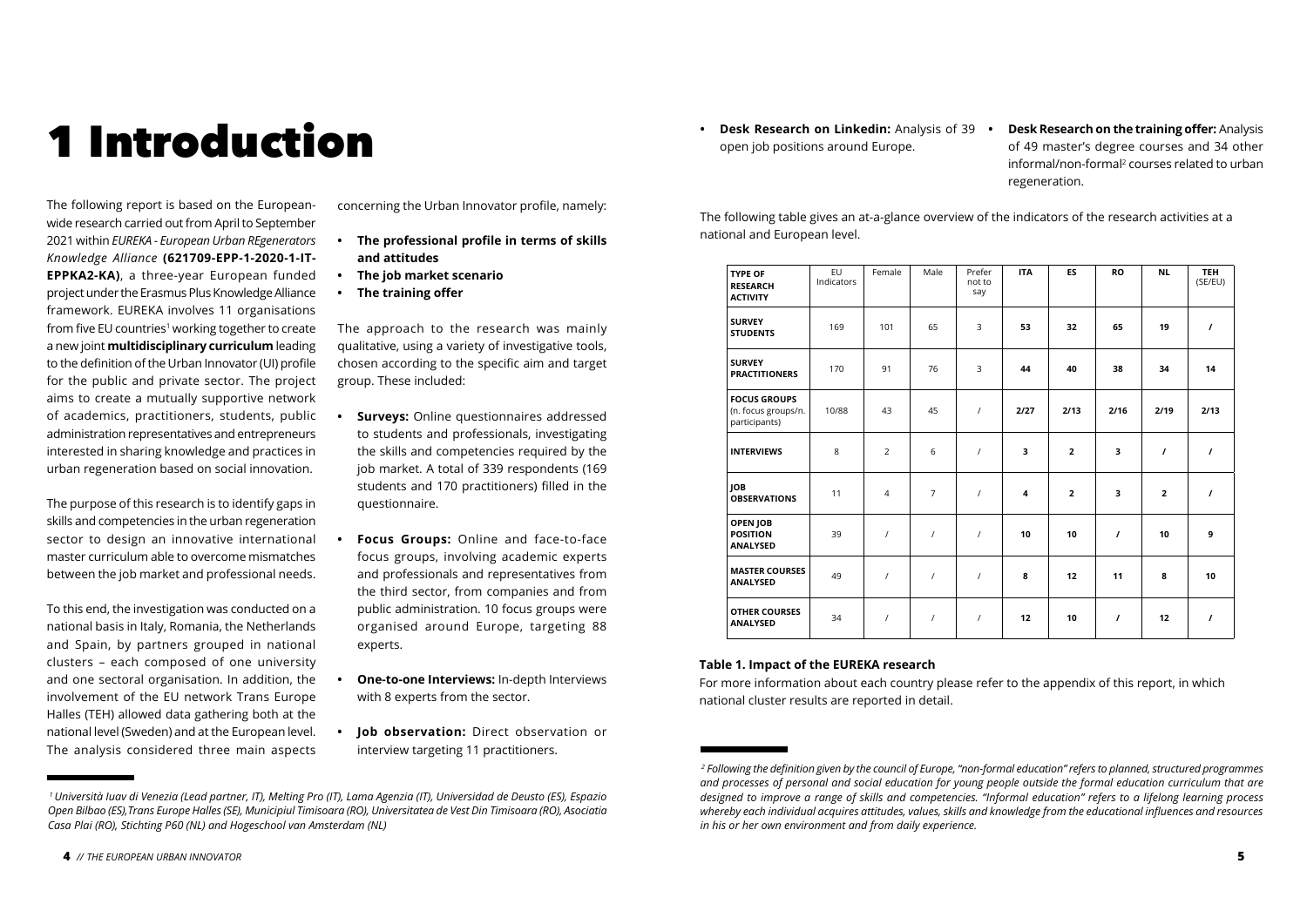### 2 The Urban Innovator

As a first step in the research, the EUREKA Alliance shared their knowledge and expertise to reach a joint understanding of the Urban Innovator/Urban Regenerator profile.

A temporary description was drafted in order to introduce the questionnaires and accompany the focus groups and interviews, with the awareness that, being fluid, the definition would probably take on a different shape by the end of the project.

Each partner was asked to formulate their own definition of the profile. From all the descriptions given, the alliance decided not to adopt a single "merged" definition, but rather a **cloud of keywords** common to all the visions, clustered around the following categories: Who; How; On What; and Effects.

The use of keywords rather than a definition allowed those participating in the surveys, focus groups and interviews to have more freedom of interpretation.

Starting from these premises, an initial definition of the Urban Innovator profile was attempted:

#### **WHO**

The UI is defined as a complex, multidisciplinary and multidimensional professional figure who:

**•** embraces different tasks such as research, fundraising, networking, and community management;

- **•** possesses a range of aptitudes, from leadership to mediation;
- **•** manages complexity, is able to coordinate human (individuals, groups, agents), financial and organisational resources;
- **•** innovates, pushing boundaries;
- **•** activates actions, processes and networks through the involvement of multiple agents.

#### **HOW**

This professional figure activates their capacities through adopting different approaches, fostering collaboration and managing a variety of areas, dimensions and agents. In particular, they must:

- **•** engage in a reflective practice aimed at creating sustainable actions, projects and processes;
- **•** apply a collaborative and integrated approach based on co-design, open design and teamwork activities;
- **•** foster a bottom-up, user- and context-centred approach, supporting vulnerable groups and addressing inequalities;
- **•** simultaneously manage a range of: - dimensions (social, cultural, economic, environmental);
	- geographical scales (building, street, neighbourhood, city, etc.);

- agents (citizens, civic societies, private companies, public administration, etc.).

#### **ON WHAT**

The professional must focus on the following:

**•** Local strategies, integrated into broader dimensions (at city, regional and national levels), and ambitious and feasible multidimensional strategies (of a social, cultural, economic and environmental nature); **•** the processes of planning, implementation, and evaluation in the short, medium, and long term.

#### **EFFECTS**

The effects produced by the UI action can be summarised as strengthening social and spatial capital. In particular, they are:

- **•** the strengthening of communities through:
- **•** increasing a sense of belonging to a place/places;
	- Local development,

- Fostering well-being and the fulfilment of social needs,

- Creating new public spaces,
- Unleashing the potential of cities,
- Increasing opportunities for minorities;
- **•** innovation;
- **•** changing institutions and organisations;
- **•** the establishment of new collaborations and partnerships;
- **•** the continuity and sustainability of (social, cultural, economic and environmental) action.

An important question that emerged in the initial stages was whether to use both the term "Urban Regenerator" and "Urban Innovator." The partners agreed to use the term "Urban Innovator" as the two are not always interchangeable in all of the countries involved.

However, each partner was entitled to use both classifications if the terms were synonymous when translated into their mother tongue.

The term "Urban Innovator" was the subject of much debate during the research phase and raised important questions in all the countries involved. These are detailed in the following paragraphs.

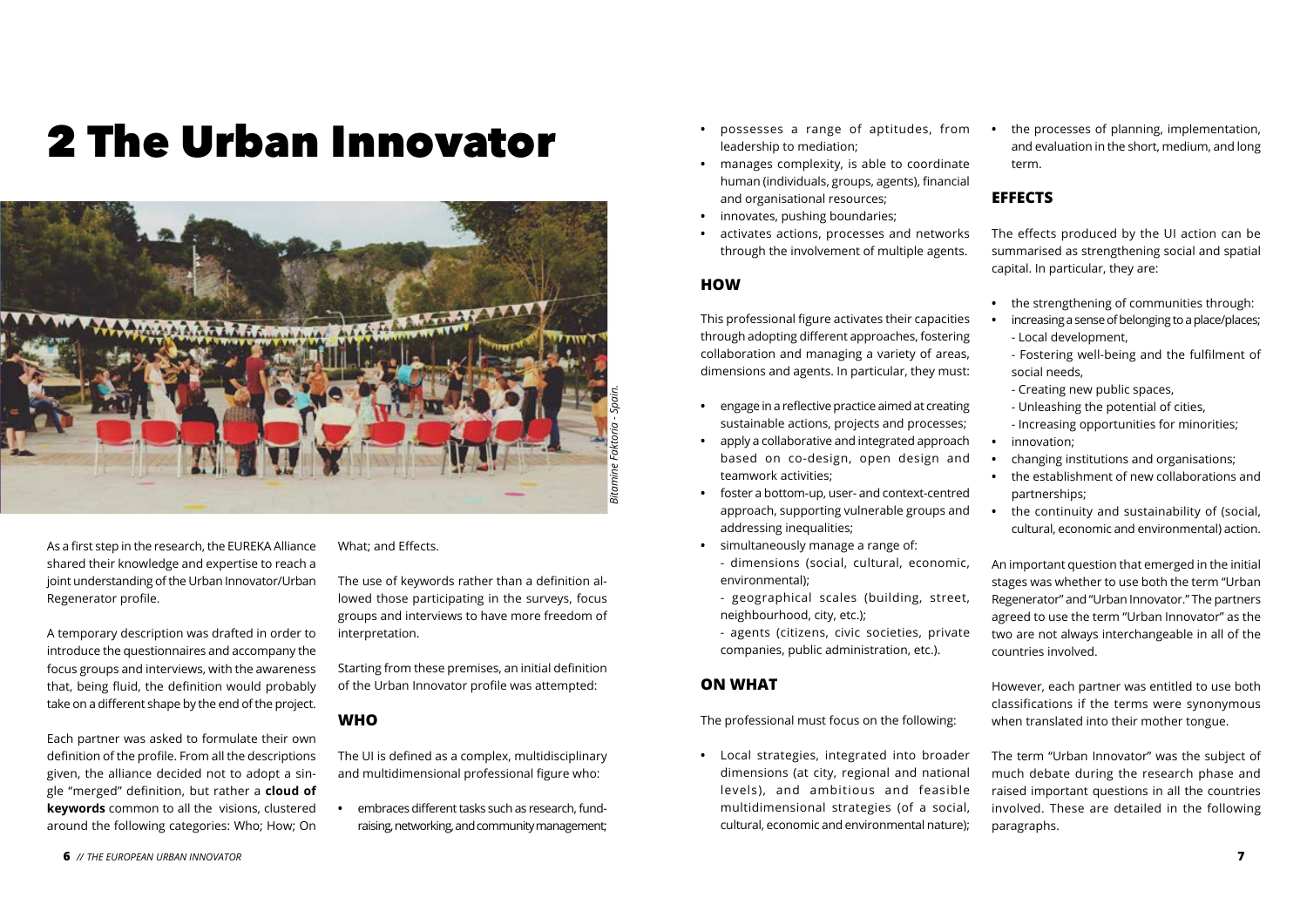### 2.1 The term Urban Innovator

The analysis of practices and debates on urban innovation within national contexts led to the identification of various different labels used to identify the emerging professional profile.

#### **Italy**

#### In Italy the proposed label was **Territorial (Re) generator.**

When critically and reflectively analysing the term "urban regeneration", many experts pointed out that the word "urban" seems to narrow down the boundaries of regeneration actions and processes to urban areas. It would thus be more appropriate to speak of "territorial regeneration" in order to expand the range of activities to include those that take place not only in urban spaces but also in suburban and rural areas.

Some interviewees found the use of the prefix "re" in the term "regeneration" problematic, pointing out that the process is often not a case of regeneration but of "generation." While regeneration implies starting from something that is no longer good — which has lost something it had had previously and has problems that need to be solved — the term "generation" implies a greater focus on culture-based social innovation *tout-court.*

#### **Spain**

In Spain the preferred term was **Urban Innovator** rather than Urban Regenerator, as the latter is

already used in reference to different contexts, ranging from traditional innovation in the built environment (top-down) to practices and projects led by citizens that create new insights and tools (bottom-up).

The research pointed at urban innovation as a specific emerging field in urban regeneration that includes traditional disciplines such as urban planning and territorial organisation, but also leaves room for diverse practices that try to solve the challenges cities are facing, from climate change to labour disruption and rising inequality. As one participant summarised it: *"Urban innovation aims to use interdisciplinary approaches to design solutions that can help us attain better future scenarios."* 

It is important to be aware that different definitions of urban innovation could be influenced by the different backgrounds, working environments or sociodemographic factors (for instance, age) of the respondents. Finding clearer correlations between these factors remains a challenge for this research in the future. The research included in-depth reflection on what innovation is in this context and more specifically within the framework of this project, paying particular attention to: (1) technology-based solutions in urban regeneration processes (linked to the smart city concept); and (2) social innovation.

A substantial number of Urban Innovators do not recognise themselves as such.

#### **Romania**

In Romania terms such as urban regeneration and urban innovation were rare, including in the academic and the cultural and creative world. The research shows a real absence of these terms in public discourse, which is reflected in the lack of university programs, training platforms or job offers in this field.

#### **The Netherlands**

In the Netherlands the terms chosen were **Urban Manager/Citymakers**.

Even though a large number of alternative titles were suggested (Urban Connector, Urban Accelerator, Citymaker, Urban Innovation Expert and Urban Activator), in the Dutch context, the term Urban Manager is much more common than Urban Innovator or Urban Regenerator. This professional profile has existed for the last twelve years, and is based in practices of innovation or regeneration. Although the title is Urban Manager, they can also work outside the urban domain and the role is more horizontal than that of a traditional manager.

The term Urban Manager is closely connected to the Citymaker profile (in Dutch, "*stadmakers*"), although there are important differences: the Citymaker is an entrepreneur who sets up and initiates projects that support local development with communities and stakeholders, while the Urban Manager connects and supports various stakeholders/groups. Furthermore, Citymakers are most often active in urban/ spatial transformation, while Urban Managers can also work outside the physical urban domain (e.g tackling complex issues regarding youth or climate change, or as a change agent in a complex corporate organisation). Furthermore, the Urban Manager is always a professional who is contracted to do a specific task or has a temporary assignment and is paid for their work, while a Citymaker works more independently, often as a freelancer who starts out of personal motivation, and is able to raise funding in order to cover their

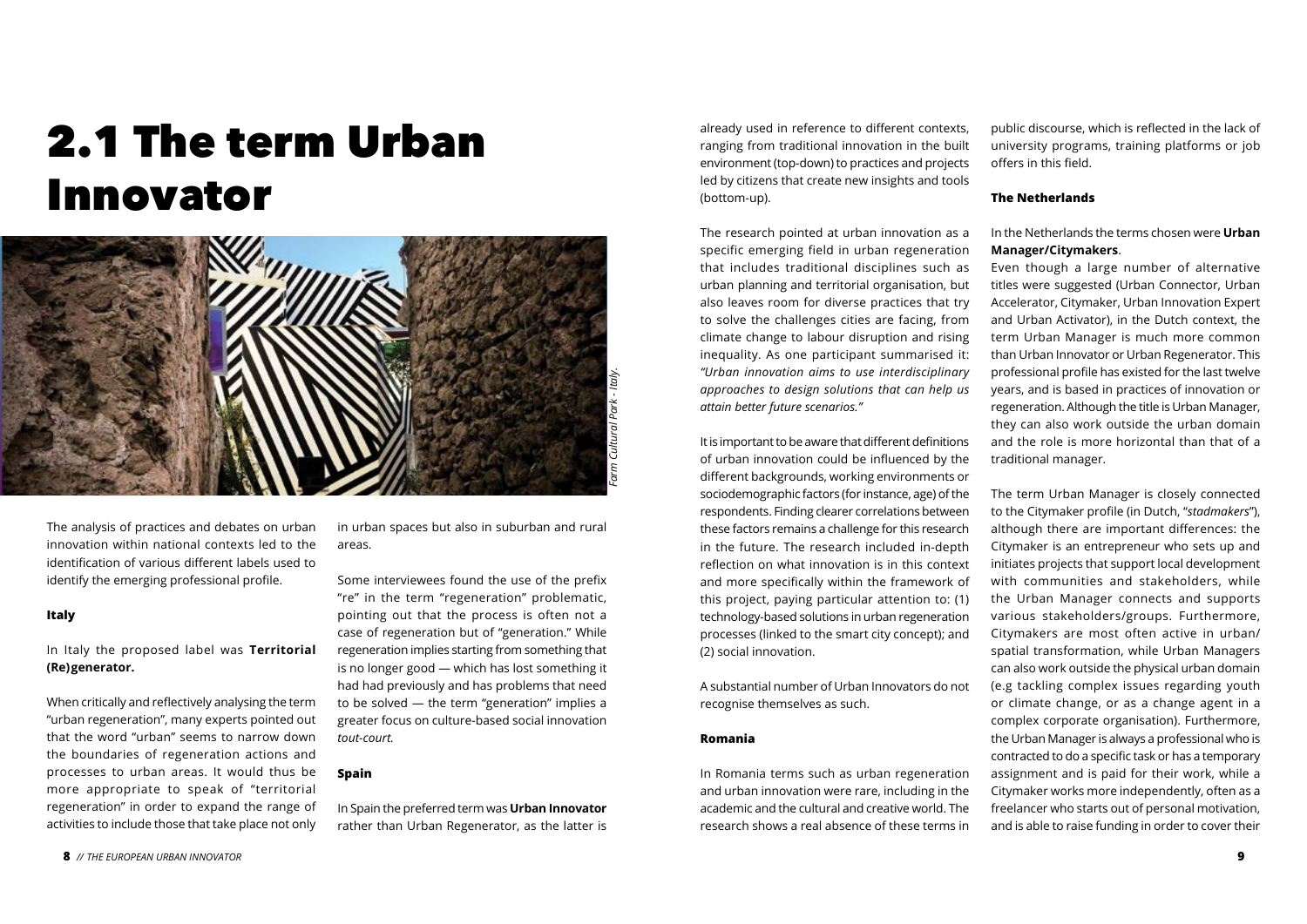cost. In an EU context, the profile of Citymakers is more recognisable than the profile of the Urban Manager, which is more specific to the Dutch context.

#### **COMPARATIVE PERSPECTIVES AND CREATIVE PLACEMAKING**

All cluster results showed that the emergent profile – which from now on we will call the Urban Innovator (UI), bearing in mind the different nuances of the term used in each national context – is not a static or a single role. It is unlikely that all of the required competencies and attitudes could be encompassed in a single figure.

People involved in urban regeneration have very different roles and tasks, and are part of a team with heterogeneous profiles. These teams generally have a shared vision and specific roles (project manager/leader, connector, researcher, spatial designer) depending on the particular projects and processes.

Teamwork is essential. The UI is not a "superhero", but a team member. Eventually more profiles should be identified under the umbrella of the UI, rather than leaving all of these tasks to one person. In this scenario, rigid and strong specialisation could be counterproductive. It might be more effective for the EUREKA Alliance to identify what to teach in order to contribute to integrating and supporting those professionals who are already working in this capacity. Lastly, there is a fundamental choice to be made: Should similarities between countries be found and focused on, or should we instead be identifying and stressing national/regional specificities?

In the first instance it might be helpful to find a new shared term and formulate a centralised European profile (e.g. the term could be Citymakers, Community and City Makers or Territorial Activators), towards building a new European common training path. In the second instance, differences in professional profiles across the involved countries could be seen as an asset. By nurturing differences, every partner/ country or group of partners/countries could bring their specialisation to the table, and students could choose and learn from the various types of expertise in the network.

The EUREKA Alliance needs to confront these issues and choose the correct path to pursue.

From a **European** perspective – obtained from comparing some of the organisations in the TEH network – although the term Urban Innovator was in general well-received, its definition was considered complex and long-winded by participants. **Creative Placemaking** was instead considered a more suitable and familiar profile for the European community of practitioners and professionals in the field of urban innovation. Despite not using the term Urban Innovator, the knowledge and skills required for this profile, as well as its day-to-day tasks, are very similar.

The term **Creative Placemaking** refers to the deployment of arts and culture to transform the physical and societal settings of places in order to bring about social and environmental change and economic development. It generally takes place in a multi-stakeholder environment – between the city, the creative community and land developers – and the related professional profile is represented as a group or community of people rather than one individual. It is a team of action-driven community developers/social workers that almost works like an invisible mediator between top-down actors (city, land developers, officials) and bottom-up

Far from being based in idealism and naivety, creative placemaking requires the setting of strategic objectives and the laying-out of coherent and detailed plans. Creative placemaking is a relatively new term that was initially recognised by the city development offices in the cities of Amsterdam, Vienna, London and Copenhagen in the 1990s. In the last 15 years, the term has moved to some mid-sized cities in Europe, such as Aarhus, Bratislava and Esch. However, challenges remain.

dynamics (users, the community and artists) by speaking both the language of politics and the language of the streets. It also works on building trust with the community, listening to others and adapting to different contexts. There is a real struggle to gain recognition of the work done in creative placemaking, and the term is still foreign to many city politicians and officials. It is also difficult to receive the resources necessary for creating sustainable placemaking practices.

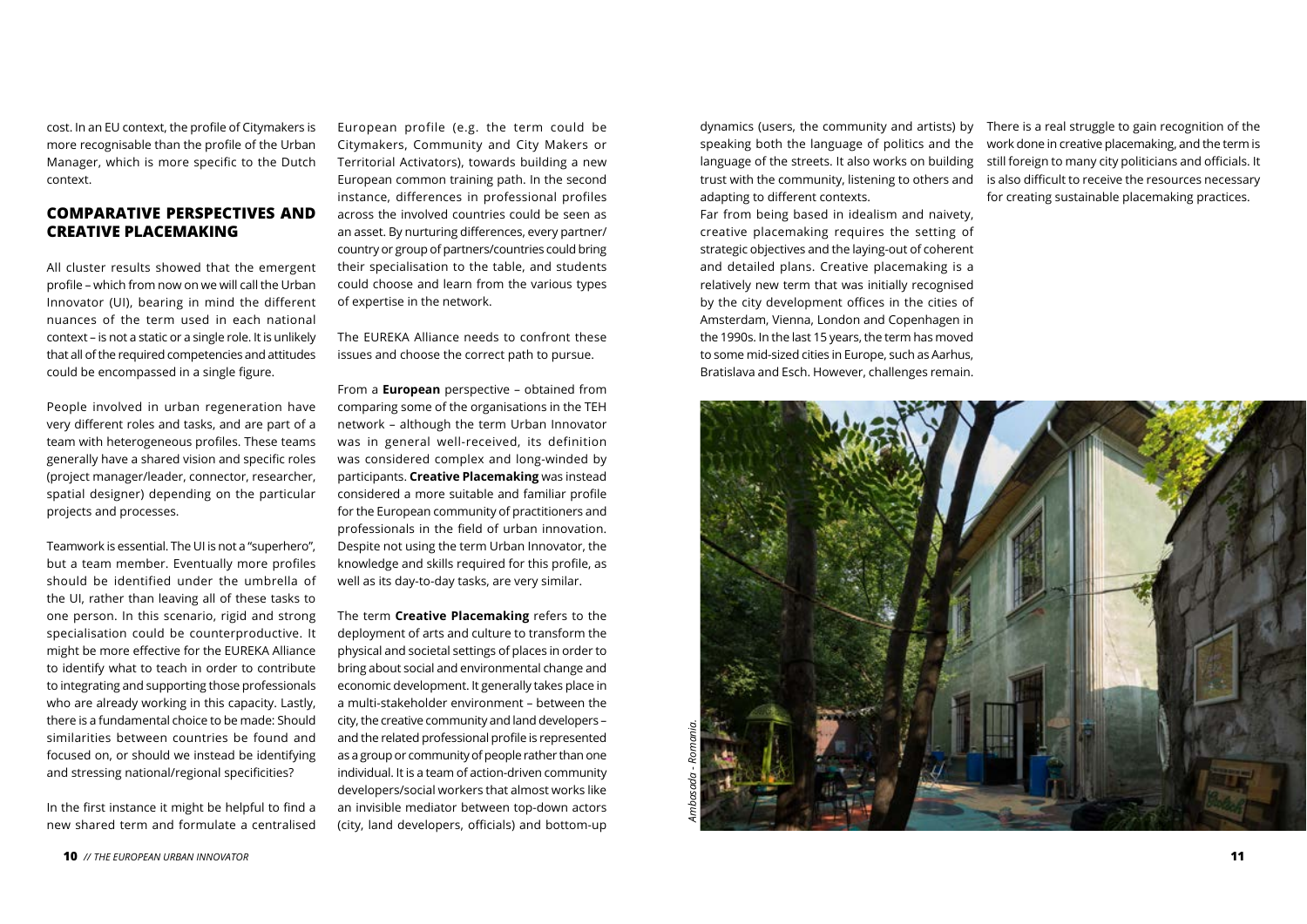### 2.2 Skills and attitudes



The research provided a detailed definition of Urban Innovators that focused on the coexistence of a plurality of elements, revealing a hybrid figure with multiple skills and attitudes. The UI is defined as a complex, multidisciplinary and multidimensional professional figure capable of adopting different approaches, looking after others, fostering collaboration, and managing different areas, dimensions, and agents. The effects produced by the UI's actions are strengthening communities, producing (social) innovation, changing institutions and organisations and establishing new collaborations and partnerships.

#### **SKILLS**

Referring to the **ESCO classification**3, the skills and competencies of the Urban Innovator can be summarised as:

#### **1 / Communication, collaboration and creativity**

Communicating, collaborating, liaising and negotiating with other people, developing solutions to problems, creating plans or specifications for the design of objects and systems, performing to entertain an audience and transferring knowledge to others.

- **•** connecting different communities, stakeholders, domains and scales **(the mediator)**; - working collaboratively,
	- negotiating and dealing with conflict,
	- undertaking stakeholder analysis/management,
	- - communicating with different people and institutions using different languages,
	- adopting a people-oriented and participatory approach,
	- acting as a social worker/community manager,
	- creating a rich network of contacts,
	- practising design thinking/inclusive design, - entering into dialogue with public and private institutions,
	- connecting diverse points of view to help urban innovation to flourish;
- **•** having passion and vocation/a strong sense of mission and caring about the needs of the communities and territories involved **(the activist)**;

- adopting a user centred/people oriented approach.

#### **2 / Information skills**

Collecting, storing, monitoring, and using information; conducting studies, investigations and tests; maintaining records; and managing, evaluating, processing, analysing and monitoring information and projecting outcomes.

**•** managing complexity, activating and coordinating resources **(the complexity manager)**; - reframing problems and approaches,

- taking a multidimensional and multidisciplinary approach,

- having a holistic vision,

- considering different dimensions, perspectives and disciplines;

- **•** managing both urban 'hardware and software', looking at and managing both spatial/ material and social/cultural/symbolic issues **(the societal infrastructure manager)**;
- **•** reading/analysing the context and conducting action-research **(the analyst)**.

#### **3 / Management and leadership skills**

Managing people, activities, resources and organisation; developing objectives and strategies, organising work activities, allocating and controlling resources and leading, motivating, recruiting and supervising people and teams.

- **•** leading and motivating others **(the leader)**;
- **•** innovating, experimenting and finding creative solutions **(the visionary)**;
- **•** having a problem solving attitude **(the convergent thinker)**;
	- orienting oneself pragmatically
- **•** managing projects **(the project manager)**;
- conceiving of and drawing up projects,

- taking personal responsibility for deliverables, and for the structuring of one's work,

- producing documents between different stages of the detailed planning process (e.g. consultation proposal, review proposal, feasibility study and sketch work);

- **•** adapting to different contexts **(the resilient expert)**;
- **•** collecting funds (more in some contexts such as Italy and less so in the Netherlands) **(the fundraiser)**;
- **•** having good knowledge of the law **(the legal adviser).**

**<sup>12</sup>** *// THE EUROPEAN URBAN INNOVATOR* **13**

*<sup>3</sup>ESCO is the European multilingual classification of Skills, Competencies and Occupations, run by the Directorate-General for Employment, Social Affairs and Inclusion (DG EMPL)*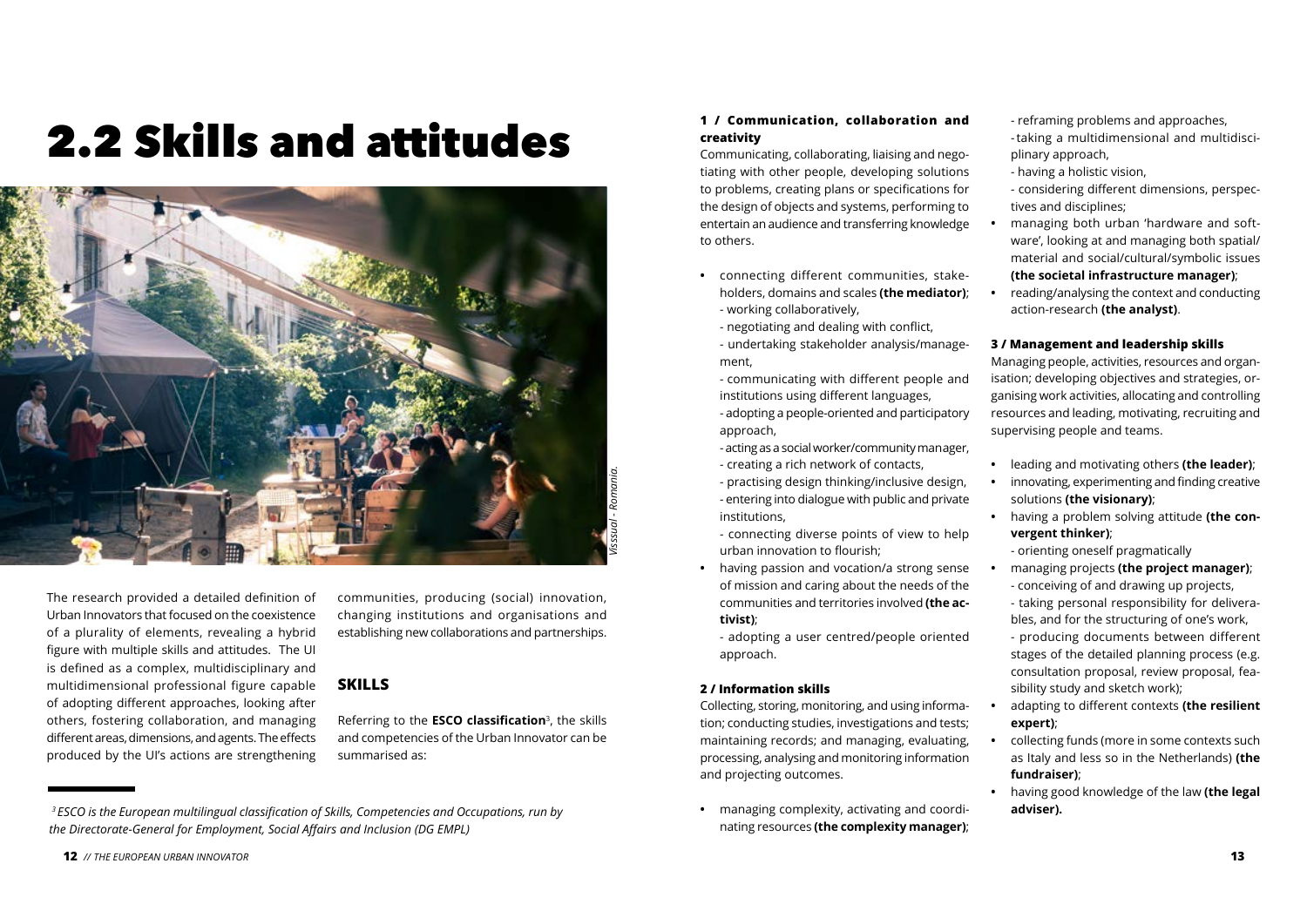#### **4 / Digital skills**

Using computers and other digital tools to develop, install and maintain ICT software and infrastructure and to browse, search, filter, organise, store, retrieve and analyse data, to collaborate and communicate with others and to create and edit new content.

- **•** Accessing and analysing digital data **(the digital analyst)**;
- **•** Using digital tools for collaboration, content creation and problem solving **(the digital community manager)**.

#### **ATTITUDES**

The main recurrent attitudes emerging from the different national clusters of research are:

- **•** adapting to change (flexible, open, able to work in multidisciplinary teams);
- **•** attending to detail (results-driven);
- **•** coping with pressure (stress-resistant);
- **•** demonstrating enthusiasm;
- **•** meeting commitments (practical, entrepreneurial);
- **•** working independently;
- **•** being tenacious;
- **•** demonstrating empathy;
- **•** being reflective;
- **•** being honest;
- **•** demonstrating courage;
- **•** being confident.

From the analysis of the single national job markets (i.e. in Italy, Spain, Romania, and the Netherlands) and, more generally, of the European job market, thanks to the involvement of the European TEH network members, the research highlighted the strong dynamism in Western European countries where the figure of the UI is rather widespread and well-established, followed by a slightly weaker and more static presence in central European countries, where the UI role has been in place for some years, and lastly, a practical absence of the role in Eastern European countries, where the UI is still being defined.

#### **AN INSIGHT INTO NATIONAL JOB MARKETS**

#### **Italy**

Although a large number of practices and experiences – mainly at a grassroots level – of culture-based territorial regeneration and social innovation exist in Italy, **the Urban/Territorial (Re)generator** does not have a clearly specified definition and recognised role; it is included in regional legislation, but not yet at a national level. It is mainly considered as an aspiration due the

### 3 Current state of national job markets for Urban Innovators



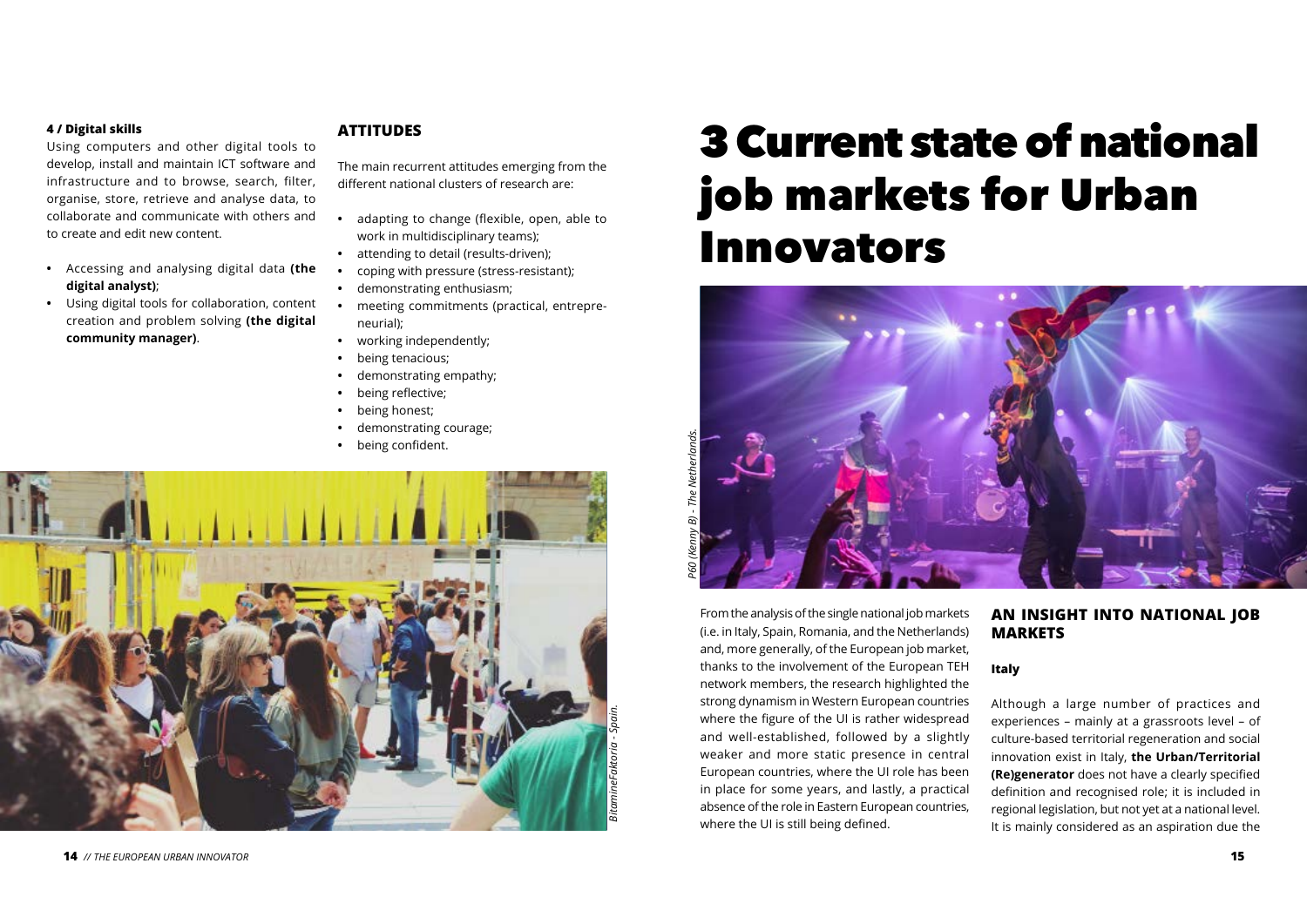lack of money and funds available.

This is confirmed by the fact that there are currently no specific job openings for the profile in question, but rather positions relating to technical profiles oriented towards single disciplines such as architecture, engineering, urban design and territorial planning, very much at odds with the versatility of the UI profile. Consequently, the educational backgrounds generally required are highly traditional and mainly concern the fields of architecture, construction engineering and related disciplines with three to five years of experience in the sector and a mastery of English for positions related to management, organisational, and planning skills.

At a more general level, the overall national market scenario showed **a certain dynamism in the private sector and a great lack of innovation in the public sector** at intercepting the new figure of the Urban Innovator. The majority of the vacancies were in private companies – mostly located in the north of Italy – and those promoted by public institutions were generally linked to tenders and grants. However, urban regeneration positions are gradually emerging in some public institutions, organisations that engage in cultural activities with impacts on regeneration, and in the world of consulting (public sector or private sector consultants, called upon to evaluate, organise and guide regeneration processes).

#### **Spain**

In the Spanish context, **the majority of the Urban Innovators' interventions are funded by local authorities**, and above all, local administrations that demand profiles traditionally related to urban planning processes such as architects, engineers and lawyers. These professionals do not generally pay adequate attention to the intangible features of the interventions and do not have a long-term strategy or engage in a follow-up program.

The analysed job offers related to purely technical roles focussed on infrastructure-only approaches, and building renovation and energy efficiency issues. Soft skills, mainly related to adopting bottom-up approaches and participatory methodologies, were sometimes mentioned as a surplus selection criterion, but not as a core requirement.

There is however a trend towards recognising the need for a multidisciplinary professional who acts transversally and has specific knowledge in the field that is not only technology-based, but is also related to processes and methodologies. This is a sort of innovation director who can be embedded within the structures of public administration, and meet the requirements of integrated sustainable urban development that the different political agendas have been applying to urban regeneration processes. Lately, thanks to national and European funding programs, some figures of this kind have emerged on the national scene, namely the Professional Public Managers of large city councils such as those in Valencia, Barcelona and Madrid. This figure works like a CEO in a private company but in the context of public administration, modernizing the sector and bringing innovation to its daily administrative processes and projects.

Also connected to the public sphere, some Urban Innovators act as facilitators inside public organisations, finding ways to connect with new stakeholders. These figures are defined by author Charles Landry as "creative bureaucrats" and are fundamental for creating new public-privatepeople partnerships.

It is hard to find the Urban Innovator profile in the

Spanish private sector. Some private companies are starting to include social and environmental current and future challenges in their mission statements, but, generally speaking, job demand is usually related to consulting and engineering/ architectural firms that need an expert to complete their work on an urban regeneration project, or to public tenders. In this respect, the Urban Innovator is commonly seen as a part of the urban innovation process rather than the figure that generates the innovation.

These professionals have traditional educational and professional profiles such as engineers, architects, economists, geographers, sociologists and lawyers, and they tend to introduce elements of innovation into projects since they have extensive practical knowledge of administrative processes and can take advantage of their more flexible positions to come up with innovative solutions.

In parallel, urban innovation processes are also creating new institutions offering new job opportunities that can be summarised as follows:

- **•** Non-profit associations and social enterprises specialised in applying participatory and community-building approaches and methodologies within urban regeneration processes. At a small-scale, these services involve specific buildings or spaces, and at a large-scale they aim at larger areas such as neighbourhoods or even cities.
- **•** Non-profit associations, social enterprises, and small private companies with their own physical spaces, which are financially sustainable through different models, for example, charging for access and resources, offering extra services such as a restaurant and bar, or obtaining grants from public or private institutions for carrying out activities.

These are new job niches initially created with little or no public support. The teams who are involved in these associations, enterprises and companies find ways of transforming the initial vision into a sustainable project in several fields, from the cultural and creative industries to sports, local manufacturing, design and artisanship.

#### **Romania**

The research showed a lack of open job positions in the areas of urban regeneration and innovation at the national level. The University of Timisoara, which conducted the research nationally, reported that they *"expected a relatively small number of job offers, but not a complete absence of them".* This might be related to the adoption of a fragmented, non-integrated approach based on a 7-year development strategy by each municipality, and often performed by professionals with specific or limited expertise. Interview and questionnaire results have outlined the key elements that should comprise the UI job profile operating in the national market in terms of knowledge, skills and attitudes. Specifically, the results have outlined the requirement for the person to be empathetic, compassionate, creative and innovative with a strong sense of mission and social justice, and for them to be open to people and the environment. They should have strong communication and management skills and be capable of coordinating projects and fundraising. They should also have a knowledge of foreign languages, of the main current social issues and of the urban development system.

#### **The Netherlands**

In the Netherlands, the profile of the Urban Manager is fairly well-established, along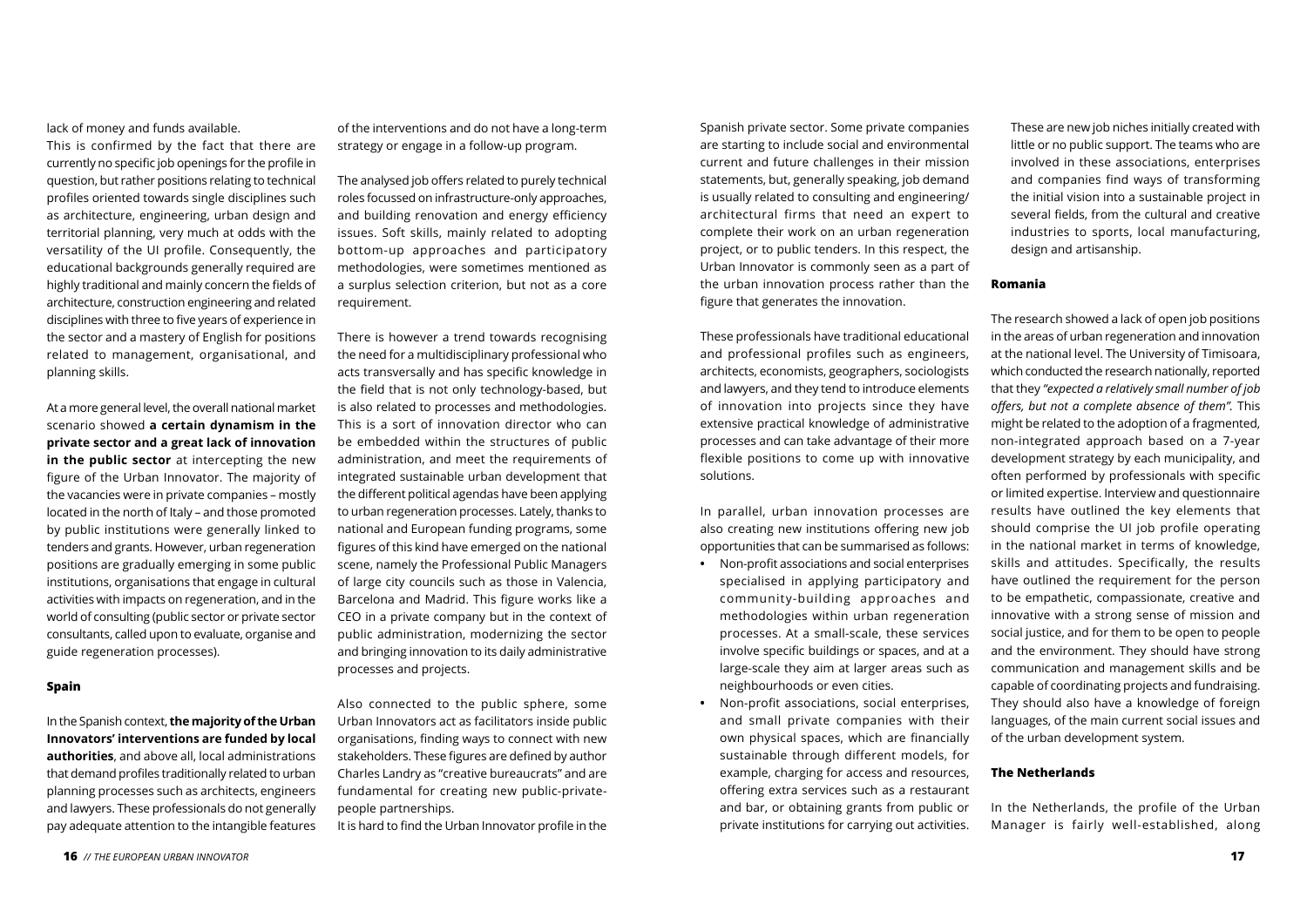with other roles such as Researcher, Process Manager, Connector, Integral Project Manager, *Kwartiermarker*, Innovator and Placemaker. According to the national results there are several job positions available on the national market, providing evidence of a general need for the Urban Manager's profile and expertise by different types of commissioning organisations. This includes public administration at various levels, semipublic organisations such as housing corporations and water management companies, and, within the private sector, urban development and consultancy agencies, as well as local collectives of business owners.

The majority of the job positions offer a contract, while a few are freelance-based collaborations. The former are mostly full-time and permanent, while the latter are more likely to have a temporary and part-time character.

In the open job positions, a large number of skills and attitudes are mentioned, either in the description of tasks or in the requirements for the positions. Specifically, the Urban Manager is expected to have a very broad set of skills in communication, collaboration and creativity, as well as in information processing and management. In terms of attitudes, the person is required to be highly flexible, enthusiastic, transparent and empathic, but also resultsdriven and entrepreneurial. The analysis has also brought up a small number of methods and approaches, such as: integrating domains (boundary spanning - ensuring an integrated approach in relation to the domains of youth and security); observation and gathering in-depth knowledge (knowing what is happening in the local area, being the eyes and ears of the street, living in the area or nearby); and stakeholder analysis (conducting stakeholder analyses and drawing up

environmental and communication strategies and plans).



#### **COMPARATIVE PERSPECTIVES**

A comparative analysis of national contexts reveals many discrepancies. First of all, each partner country has reported different funding actors for the practises related to urban innovation and, consequently, different roles played by public institutions. In Spain, for instance, local authorities and municipalities represent the main funding resource for Urban Innovator interventions. This is also reported by research in Romania, although there is no data that can validate it due to the complete lack of open job positions. In Italy and the Netherlands, on the other hand, the job market is composed of a multitude of organisations and institutions from both the public and private spheres. European funding programmes are also an essential point to be addressed, mostly in countries such as Italy and Spain where urban innovation practices are often reliant on direct and indirect European funding, without which they could not carry out as many projects and interventions in the field.

Concerning the national job market scenario, an important difference that emerged is the possibility of regenerating places either temporarily or permanently, depending on national and local laws and customs.

The legislation on urban regeneration is quite extensive in Northern Europe (e.g., Sweden and the Netherlands), in contrast to the Southwest area ( e.g., Spaing and Italy) and to the Eastern area (e.g., Romania). For example, in Northern Europe, the concept of temporary use does not exist and converting an old building might be very challenging, whereas in countries such as Italy, Spain and Romania it is a widespread concept, since the regulations are less strict, and the practices related to urban regeneration are

relatively new and not yet clearly integrated into national policies.

Overall, a relevant issue that emerged during the comparison sessions between clusters was the need to explore, deepen and compare the regulations and laws in each national context involved and beyond – with a view to Europe as a whole – to grasp their effects on urban regeneration and innovation practices.

Despite the many discrepancies outlined above, the research has also found some commonalities, such as the main profiles operating within the urban regeneration and innovation sector in Europe.

These are as follows:

- **•** Community Manager or Community Organiser
- **•** Territorial Storyteller
- **•** Cultural Events Manager
- **•** Fundraiser
- **•** Architect
- **•** Urbanist
- **•** Artist
- **•** Socio-Anthropologist
- **•** Project Manager or Program Manager
- **•** Academic or Researcher
- **•** Activist

Furthermore, still on a European level, the research outlined a large number of new important networks committed to advocacy activities, debates and mutual learning around culturally-based regeneration processes, such as Stato dei Luoghi in Italy, Tiers-lieux in France and TEH across Europe.

The research results have heightened the existing discrepancies in terms of innovation across the countries involved. In the Netherlands, for example, there was a lower demand for innovation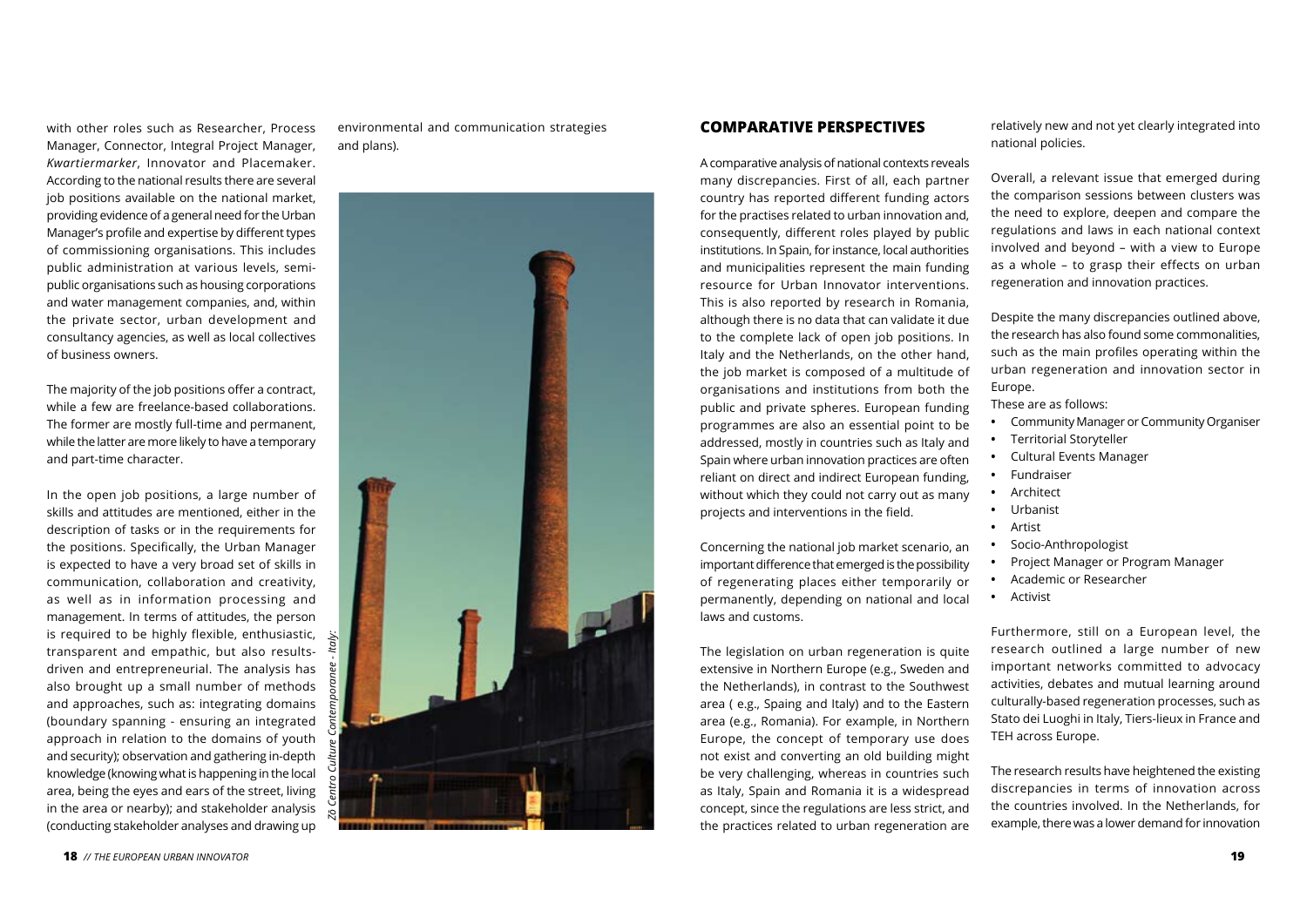than in other partner countries. As previously outlined, in the former the Urban Manager – rather than the Urban Innovator or Regenerator – is a professional figure which has become fairly widespread nationally over the last 12 years, and so the innovative nature that we tend to associate with it is taken for granted.

In Romania, the need for innovation held different meanings. Innovation was not defined as creating something from scratch or taking something new that works somewhere else and transposing and adapting it into another national context: *"in Romania, a bike lane can be innovative, but for the Netherlands, it's not."*

Comparing the results gained at the national level, we report several commonalities between the Italian and the Spanish context. Firstly, the mainstream perspective, widely held among the most influential institutions in the field, mainly employs the term "urban regeneration" for technical interventions focussed on buildings

and infrastructure. Secondly, both the national job markets still look for traditional professional profiles related to urban planning intervention such as architects, engineers, and lawyers, which do not fit with that which is required by nonprofit organisations, social enterprises, and small companies highly specialised in applying community-building and participatory approaches and methodologies within urban regeneration processes.

In both cases there is a significant gap between professionals who are stuck in administrative urban planning-related tasks and practitioners who work in organisations where innovation is the key strategic asset.



#### **NATIONAL EDUCATIONAL MARKETS RELATED TO THE PROFILE**

#### **Italy**

In Italy, the formal training offer in Urban Regeneration is delivered by private and public universities which provide specialised master's degrees. The training is multidisciplinary, covering several different knowledge fields, and proposes both a theoretical framework and a hands-on approach (i.e., traineeships, fieldwork, project work, etc.). It is specifically designed to strengthen the skillset of students entering the labour market. Mentorship with practitioners and placement services are also commonly provided as part of the course. These master's degrees are addressed to recent graduates coming from heterogeneous educational backgrounds (law, urban planning, economics, etc.), and practitioners from different fields (public administration, nonprofit organisations, consultancy firms, research institutes, etc).

Non-formal training is also quite well developed in Italy, offering a variety of structured courses, seminars and webinars. It is provided mainly by organisations specialised in non-formal learning, and private actors such as associations, consultancy firms and limited liability companies, with the majority of courses being financed by direct or indirect European funds.

In Italy, training in Urban Regeneration is divided into two main strands. On the one hand, courses focused on management and mainly targeted at

### 4 Educational markets and training needs

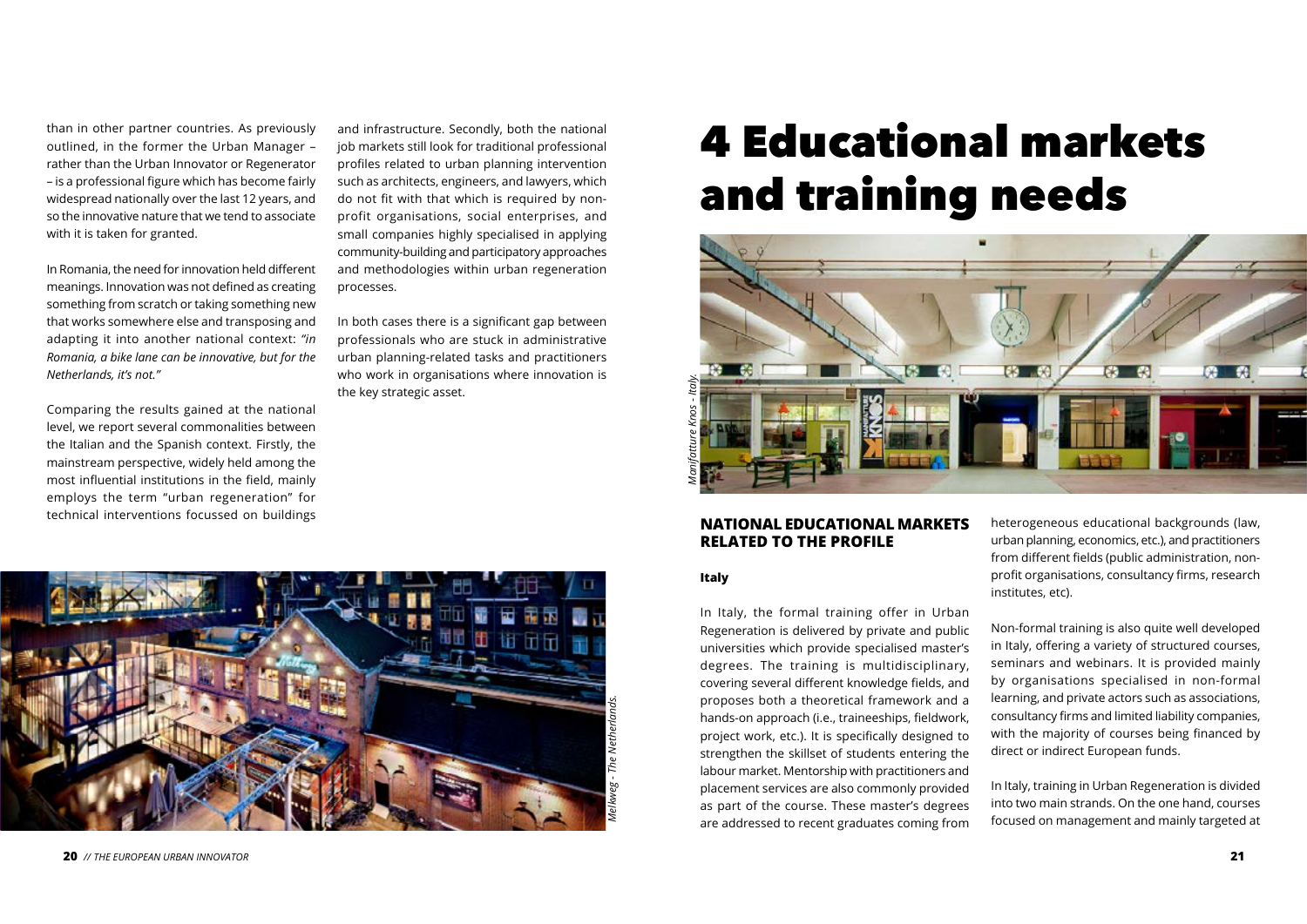project managers, fundraisers and entrepreneurs. On the other hand, courses focused on legal and technical issues and mainly targeted at lawyers, architects and construction engineers.

#### **Spain**

The Spanish training offer in Urban Innovation and related subjects is very diversified both in the formal and informal framework, providing some helpful insights into new international curriculum development such as the internationalisation feature of the [4CITIES](https://www.4cities.eu) Master in Urban Studies, or the KAIA methodology that involves a crosscutting perspective through students' learning, research and action.

In terms of common trends, the formal framework outlines traditional approaches to urban regeneration and subjects oriented towards the physical transformation of urban spaces, with a strong focus on planning, maintenance and renovation. Among the main themes are urban planning, urban regeneration, urban sustainability, urban design and public space. While more innovative programs cover the following themes: governance and local welfare, smart cities, public policies, urban project management, urban policies and social innovation.

There is also concern about multidisciplinarity, as these courses are usually restricted to a single field of knowledge, highlighting an absence of the transversal integration that is typical of urban innovation. Citizen participation is still a pending issue to be addressed by almost all the courses evaluated.

For the most part, participants are graduates from architecture and from different branches of engineering. The sample has reported some examples of both professionals and practitioners specialised in the field or with a transversal profile.

The non-formal training offer reflects the current dynamics of the national job market. Despite the dominance of a traditional view of urban regeneration, made up of infrastructure interventions and top-down procedures, an innovative trend is emerging with a focus on participation and user-centred approaches and methodologies. Specifically, the research has revealed an interest in innovation-based learning activities such as hands-on design, placemaking and other participatory methodologies that enhance inclusivity and diversity within communities.

The organisations that generally provide these courses are public bodies and architects' associations. It is not possible to identify a specific audience to which these courses are addressed since the participants' profile results are heterogeneous and embrace several profiles and targets, from young people to retirees with a strong commitment to their city and community.

#### **Romania**

The Romanian educational scenario in relation to urban innovation is fairly weak, with a training offer mainly composed of 11 formal – and traditional – courses such as master's programs in Urban Planning, Urban Mobility, Landscape Studies and Conservation of Cultural Heritage, which are not linked to the idea of urban innovation. They are generally addressed to graduates and practitioners, although the participants' are mostly new graduates. The transition from a bachelor's degree to a master's degree is generally smooth, with the common perception that taking a gap year between them is a sign of failure. As a result, new graduates tend to stick to their faculty of origin,

hindering the development of interdisciplinary contexts.

The non-formal educational offer is almost entirely missing, with the research finding no summer schools, workshops or short courses in the subject.

#### **The Netherlands**

The Netherlands offers a wide range of formal and non-formal training courses. Within the formal training offer, the research found, on the one hand, traditional university master's programs in the fields of Urban Planning and Urban Governance, focusing on knowledge and theory transfer, and, on the other hand, more innovative practice-oriented master's programs, with a strong focus on practical problems and professional skills development, rather than an academic orientation.

The former are mostly addressed to new graduates in Urban Planning, Political Science and Public Administration with no professional experience. The latter are mostly addressed to a professional audience with 3 to 5 years of relevant professional work experience.

The non-formal training offer includes modules within structured courses and vocational courses, and has a strong focus on practice and personal development based on experience-based learning. It involves several innovative methodologies and approaches (e.g., Theory U, Design Thinking, Deep Democracy and Community Processing), and its aim is the professional growth of the participant in terms of skills (e.g., the way they listen, facilitate, observe, mediate, reflect and make decisions).

#### **COMPARATIVE PERSPECTIVES - THE FUTURE OF THE TRAINING**

Taking into consideration the actual training offer on urban innovation at the EU level as well as the results of the surveys, focus groups and interviews, we can delineate some common elements and considerations in order to start articulating an EU joint curriculum master's course.

In the first place, being practice-based was a transversal issue. Most of the professionals developed their sector skills and attitudes through practice rather than training, also because training on urban innovation is relatively recent in most of the countries studied. However the experts wondered whether being an Urban Innovator was something spontaneous that arose from the need of each project, process or urban transformation or something that could also be learned through a formal course.

Whatever the answer, it is clear that any potential course related to UI should ideally integrate theoretical education with practical experiences, stressing the need for experiential learning. Specifically, the following actions would add value to the course:

- **•** hands-on activities such as case studies, project work, fieldwork, urban laboratories and internships in ongoing urban regeneration projects with different stakeholders, addressing problems and issues common to urban regeneration projects.
- **•** guest speakers sharing their experiences both successes and failures – giving the course an interactive laboratory approach.
- **•** a mentoring service, supervising project work, offered by an academic tutor and professional tutor in the company, public institution or third sector actor (dual tutoring).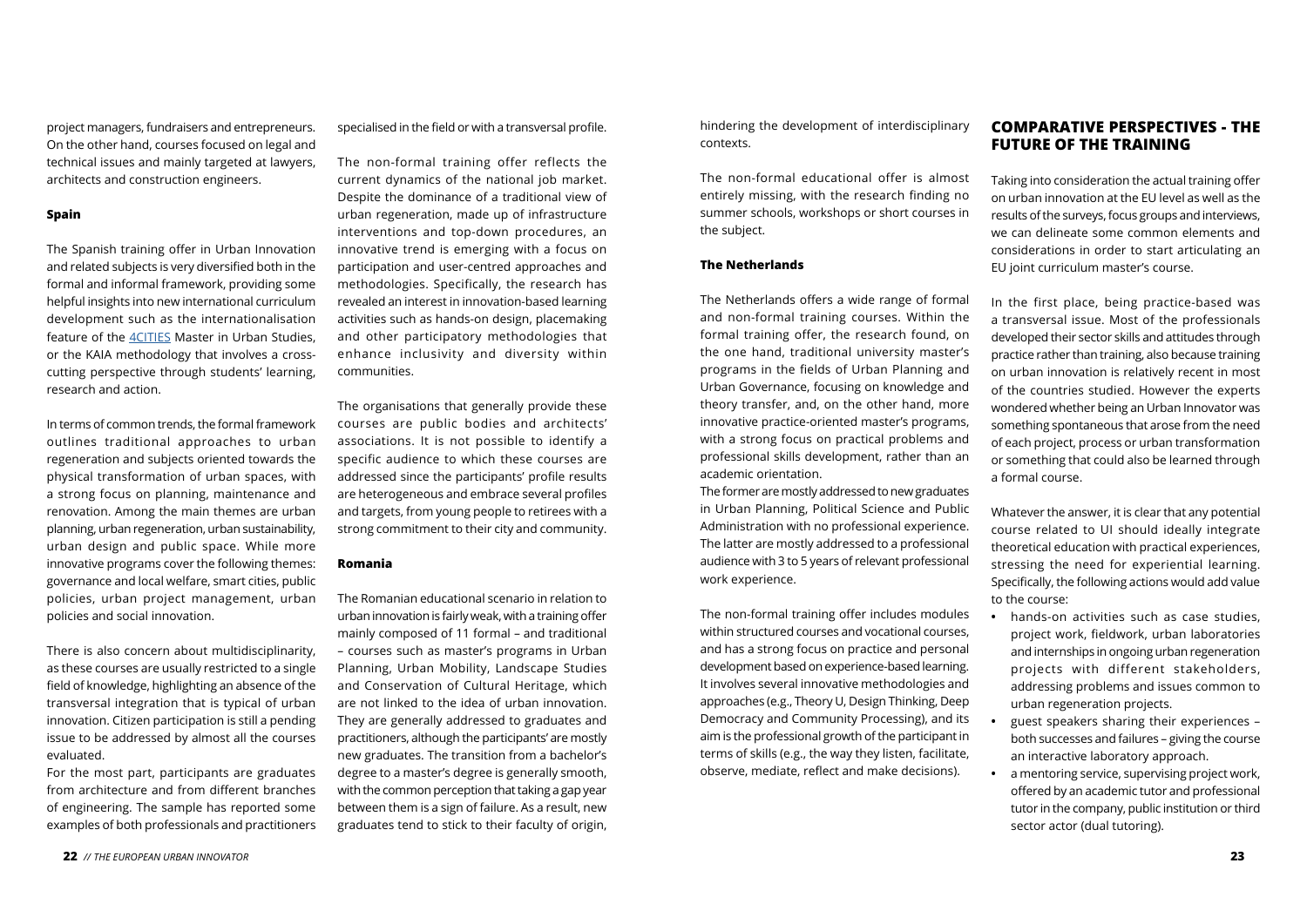Another way to bring together the theoretical and the practical is to develop dual training, which is a professional training environment designed and built jointly by universities and private and public organisations.

The EUREKA Alliance will have to consider the evolutionary trend of the profile and be careful not to standardise it in order to keep alive its characteristic of being in perpetual evolution.

From a training point of view, the curriculum refers to the ESCO classification of European Skills, Competencies, Qualifications and Occupations. This classification is put in place more to serve as a dictionary that can facilitate discussion within the different European systems than as a rigid structure of the classification of competencies.

For instance, the potential of recognising the professional role through a register could be a double-edged sword that might not do justice to the different nuances of the profile.

It is fundamental to take into consideration the discourse of European qualifications – planning the process of certification, the assessment of standards, and internal and external evaluation methods – by following the European Qualifications Framework (EQF) and to understand how to compare qualifications in Europe and ECTS to ensure mobility and transparency of learning outcomes and learning processes.

Another important aspect to be considered is the interdisciplinary approach the training might adopt. A common objective of all clusters is to strengthen the interdisciplinary perspective, by, for instance, introducing some additional knowledge areas into the training (for example, urban law, economic management, the process

of generating entrepreneurial projects and statistical data analysis, etc.). Interdisciplinarity might also be encouraged by including teachers from the professional world or from local public institutions.

Considering the recent digital acceleration, the program could be delivered as a blended format, partly online and partly in person. A valuable piece of advice that emerged from the research was to form mixed classrooms, where participants come from different organisations – i.e., from public institutions, the third sector and businesses – in order for everyone to learn from each other.

Lastly, a fundamental ingredient of the curriculum is its internationalisation, not only in terms of short-term visits, but also for more structural collaboration and educational programs. For students, this approach entails learning to understand problems in a broader context, having a more diverse and global approach to urban strategies, especially in the Global South, and learning about the effective and ineffective practises of other urban communities and cities. People might finally have international recognition and more opportunities, such as being aware of and having access to available European funds and subsidies.

#### **A EUROPEAN VIEW ON TOPICS TO INCLUDE IN THE TRAINING OFFER**

The research activities have revealed the main topics covered in each national training offer, as well as the main training needs of students facing their first work experience and operators wishing to improve their expertise.

Among the recurrent subjects core to the four

### READER SATISFACTION SURVEY

**Dear reader,**

**we would love to hear your thoughts about the contents and quality of our research ! The information provided in the questionnaire will be used for our assessment and to improve the implementation of the EUREKA! project.**

#### **[CLICK HERE TO TAKE THE SURVEY!](https://lama.eu.qualtrics.com/jfe/form/SV_erF5J1MR0blCQVU)**

partner countries are:

- **•** European and national frameworks (i.e., administrative, bureaucratic and financial aspects in urban regeneration actions);
- **•** Public policies with an impact on urban areas (i.e., urban planning regulations, housing policies, employment regulations, social policies, cultural policies and public administration contracting and innovation policies);
- **•** Sustainability (i.e., economic and organisational, environmental and social);
- **•** Social impact assessment;
- **•** Project management;
- **•** Effective communication (i.e., communicating a project or a pathway effectively, entering into dialogue with public and private institutions);
- **•** Ecosystemic design (interactions of cities with rural areas and natural spaces);
- **•** Participatory methodologies and approaches (i.e., the active involvement of the local residents, community building).